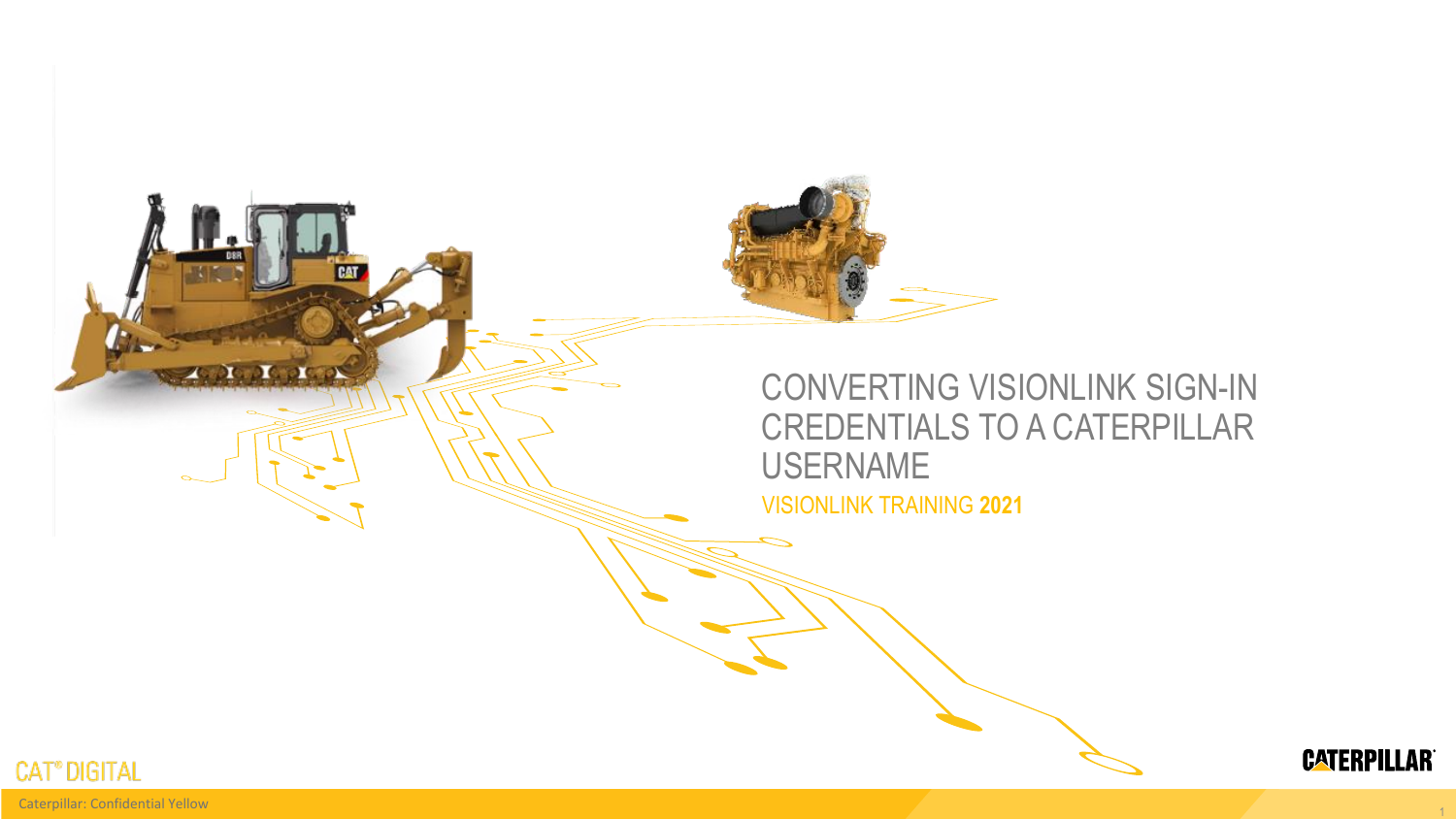# **V I S I O N L I N K T R A I N I N G** WHAT IS CHANGING, AND WHY?

We are converting your VisionLink sign-in credentials for eligible users to a Caterpillar username (CWS ID), which are sign-in credentials authenticated by the Cat® Corporate Web Security (CWS) system. Here's why:

- + Your converted credentials are protected with enhanced security protocols for authentication and authorization
- + You can use single sign-on (SSO) for easier access to VisionLink and other Cat applications

It will take just minutes and minimal effort on your part to convert your VisionLink credentials. We'll take care of the rest so you can get back to work with little disruption.



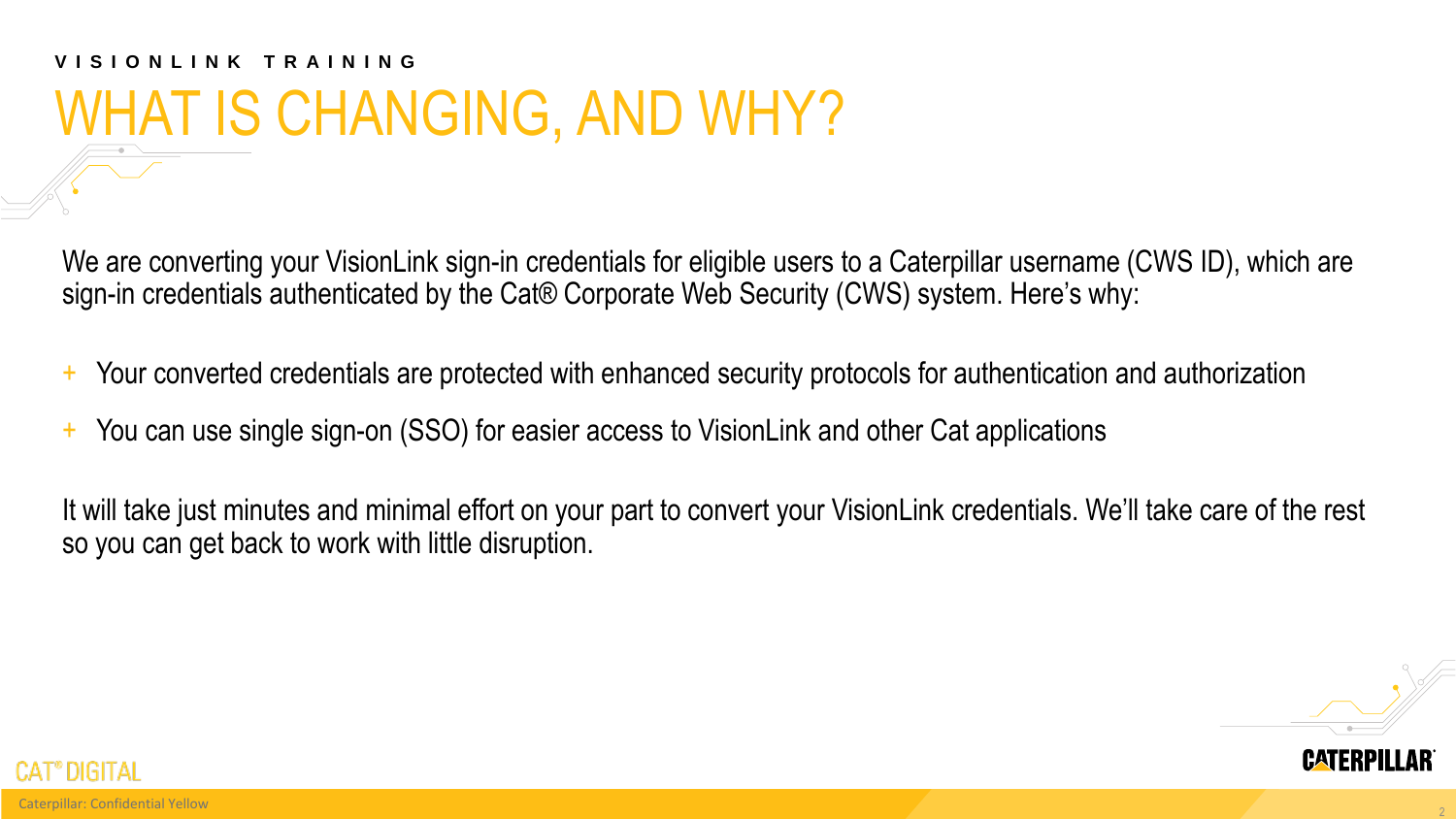## WORKFLOW OVERVIEW **V I S I O N L I N K T R A I N I N G**

- When you log in to VisionLink, the system will detect whether you are eligible for the username conversion process.
- Conversion-eligible users will have 3 opportunities to bypass the conversion process; after which you will be required to convert.
- Customer users who do not have a Caterpillar username will be able to create one.
- Dealer users must have an existing Caterpillar username to proceed with conversion.
- » <https://unifiedfleet.myvisionlink.com/>
- » <https://unifiedservice.myvisionlink.com/>
- » <https://unifiedproductivity.myvisionlink.com/>
- » <https://administrator.myvisionlink.com/>
- » <https://3dproductivity.myvisionlink.com/>
- » <https://landfill.myvisionlink.com/>

### **CAT**<sup>®</sup> DIGITAL



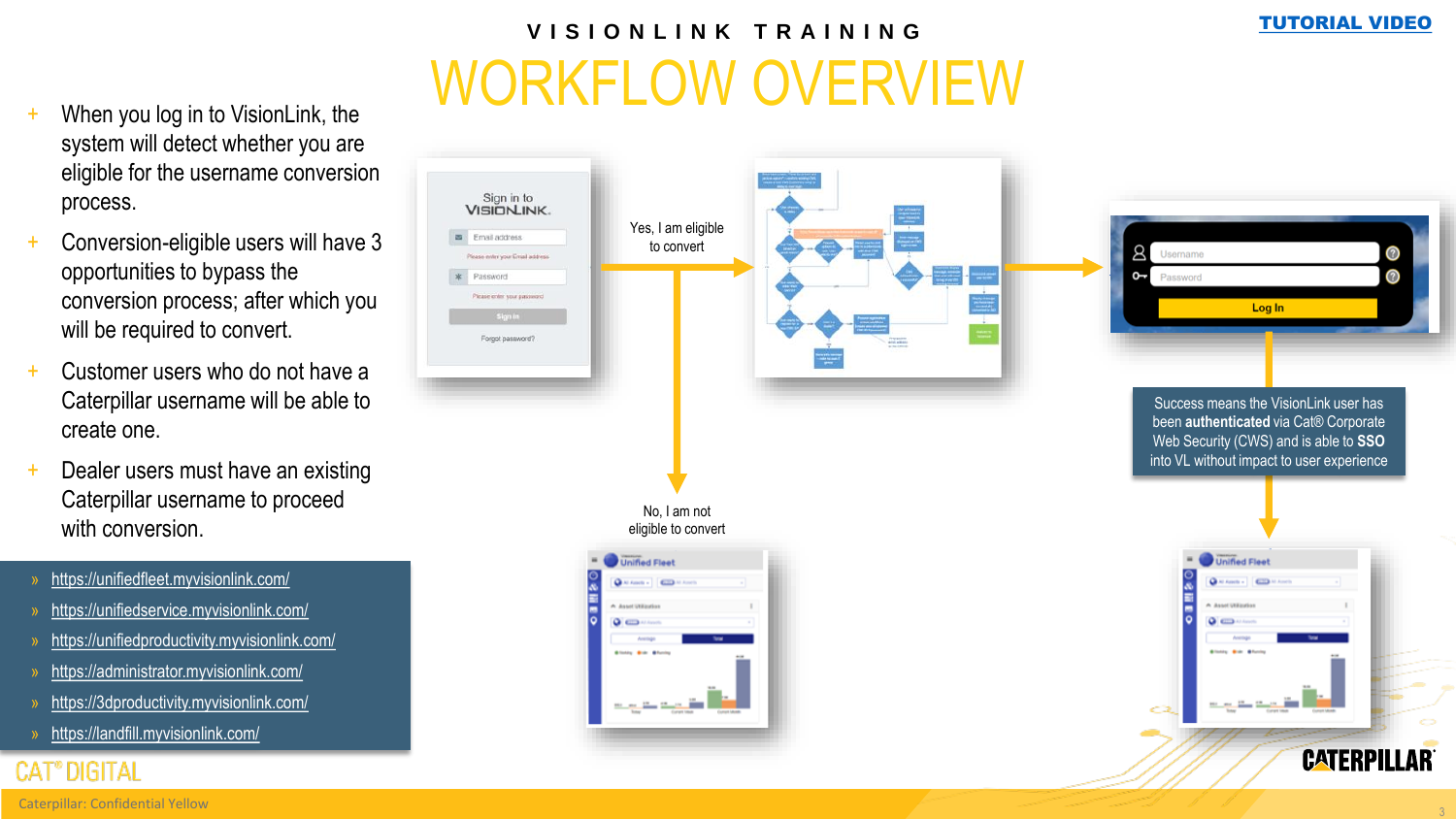4

### WORKFLOW OVERVIEW **V I S I O N L I N K T R A I N I N G**



#### **CAT**<sup>®</sup> DIGITAL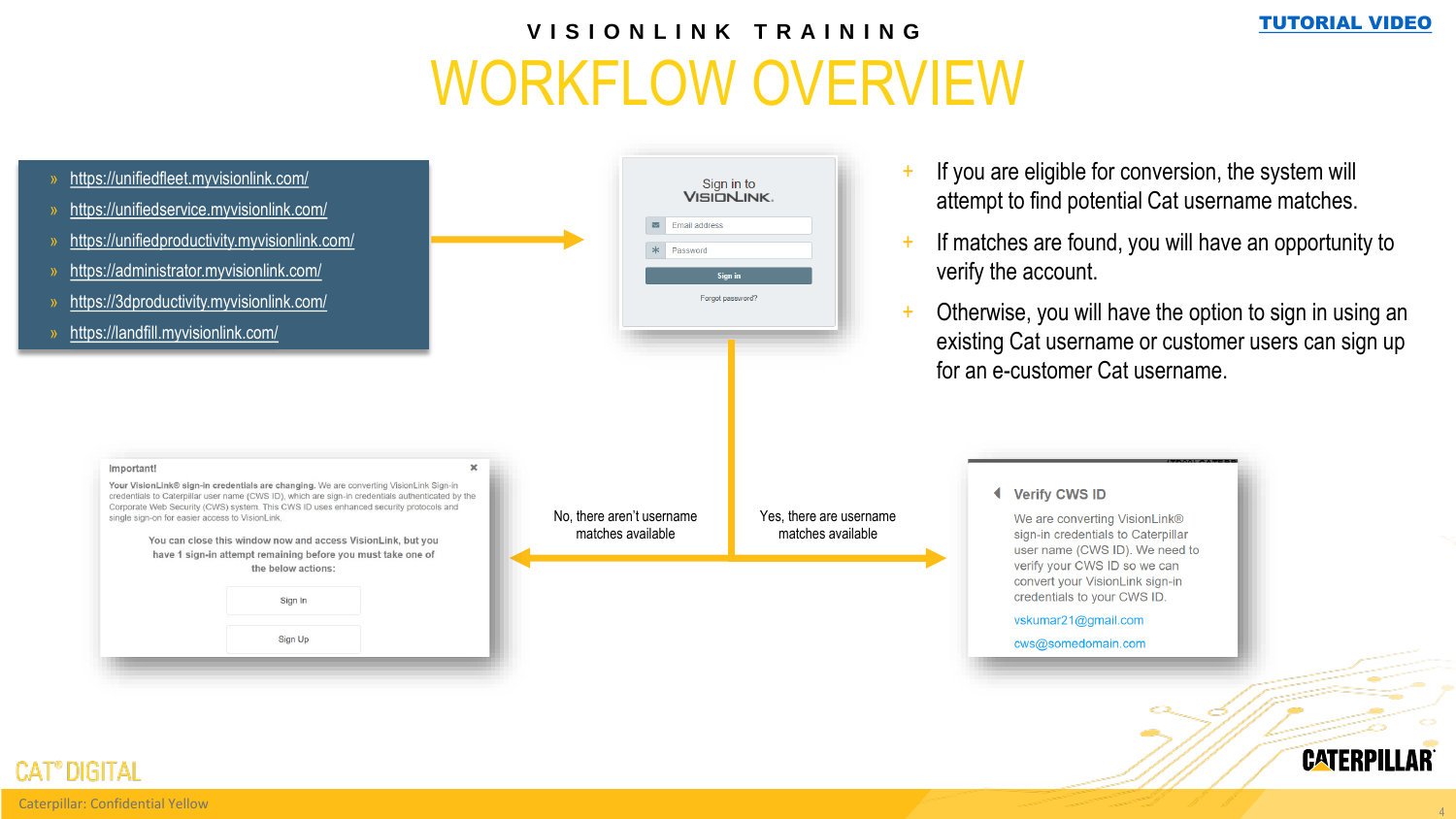## RECOVER CAT USERNAME **V I S I O N L I N K T R A I N I N G WORKFLOW OVERVIEW** [TUTORIAL VIDEO](https://channel1.mediaspace.kaltura.com/media/VisionLink+Sign-In+Credentials+Conversion+to+Caterpillar+Username/1_59a1wclu)



- If the system can find potential Cat username matches, you will be presented with a list of usernames.
- + When you select your Cat username, the 'CWS ID' field will populate. You need to enter a valid password and click the 'Verify' button.
	- Use the 'Forgot your password?' link to reset the password.
- + Once your Cat username is verified, you will need to complete the login process to access VisionLink.
- After conversion you will need to:
	- Log in to VisionLink using your Cat username.
	- − Update all VisionLink bookmarks to include '/cat'. For example: [https://unifiedfleet.myvisionlink.com/](https://unifiedfleet.myvisionlink.com/cat)**cat** or [https://unifiedservice.myvisionlink.com/](https://unifiedservice.myvisionlink.com/cat)**cat**



Administrator А® ⊞Ө **TDOO) CATERPILLAR DEMO DEALER TDOO AS** https://mwisionlink.com/ca  $\square\hspace{-0.1cm}\square$ п. 蒜 ĐÊ  $\rightarrow$ Users **Asset Settings** Groups Integrations Geofences + Add New I + Add New Grou + Add New + Add New Ge



5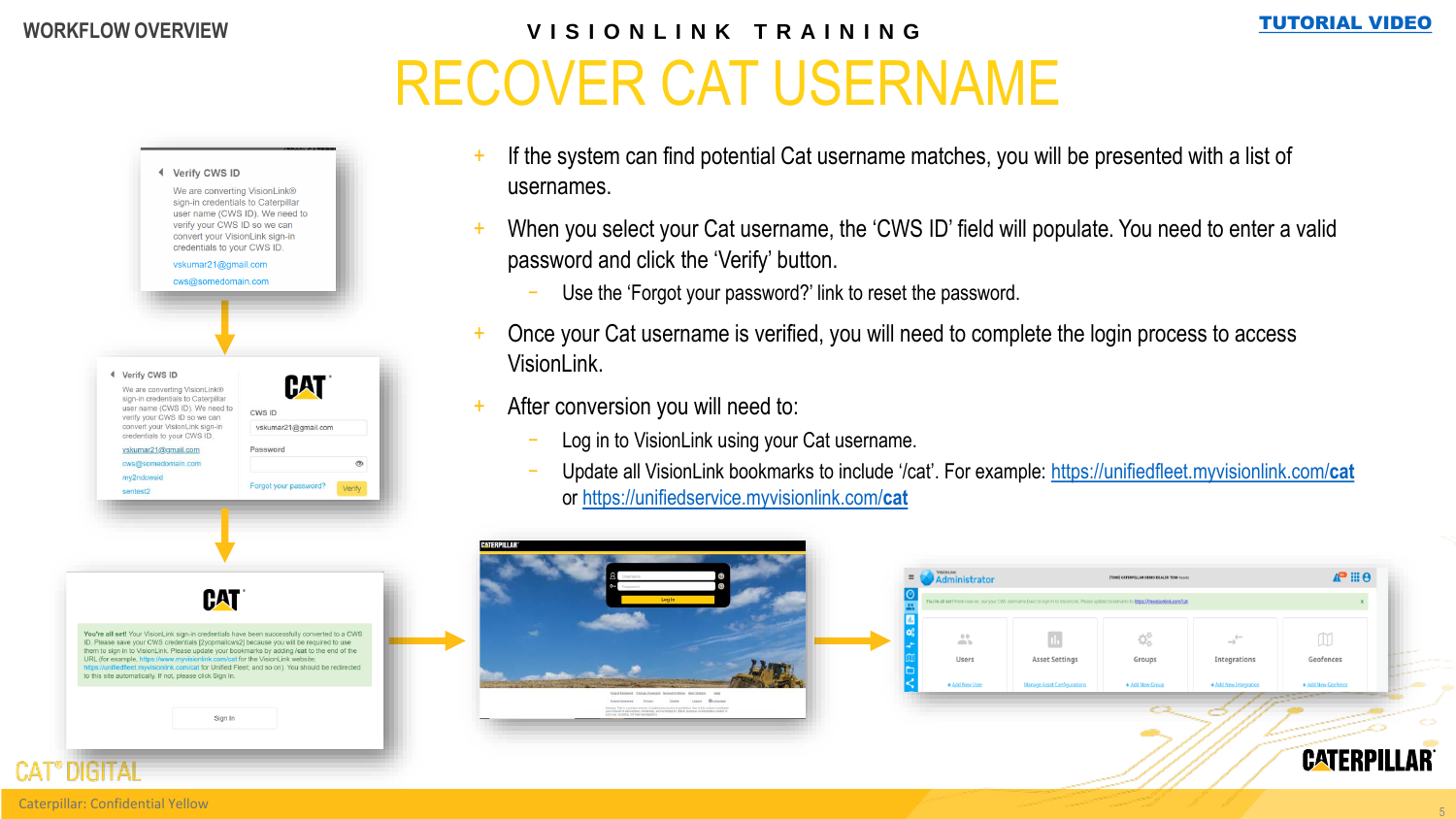### **V I S I O N L I N K T R A I N I N G WORKFLOW OVERVIEW** [TUTORIAL VIDEO](https://channel1.mediaspace.kaltura.com/media/VisionLink+Sign-In+Credentials+Conversion+to+Caterpillar+Username/1_59a1wclu)

# SIGN UP FOR E-CUSTOMER CAT USERNAME



- Customer users can Sign Up for an e-customer Cat user name.
- All fields on the form are required.
- After conversion you will need to:
	- Log in to VisionLink using your Cat user name.
	- − Update all VisionLink bookmarks to include **'/cat**'. For example: [https://unifiedfleet.myvisionlink.com/](https://unifiedfleet.myvisionlink.com/cat)**cat** [https://unifiedservice.myvisionlink.com/](https://unifiedservice.myvisionlink.com/cat)**cat**





#### **CAT<sup>®</sup> DIGITAL**